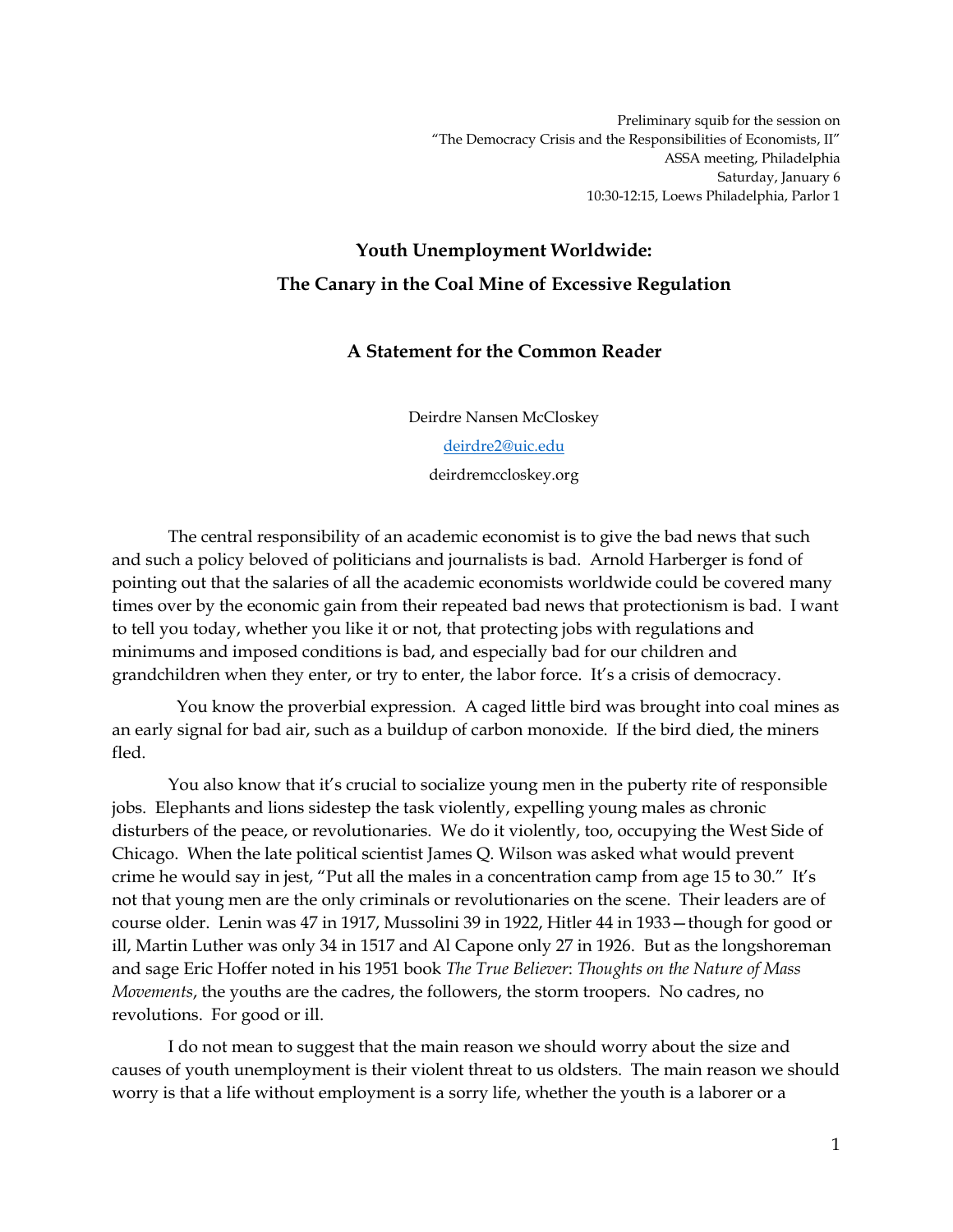university graduate. They are all of them our children and grandchildren, and it would be appalling not to care. Yet the political threat is there, and is a bomb waiting to go off worldwide. Populism in Hungary, socialism in Venezuela. The high rate of youth unemployment in many places nowadays, and its increase since earlier times, signals bad economic air.

One quarter of French young people age 16 to 25, male or female, not in educational programs, are unemployed. The office of the Secretary General's Envoy on Youth of the United Nations declared in 2016 that "Global Youth Unemployment is on the Rise Again." Referring to the International Labor Organization's 2015 report, it says that "the global number of unemployed youth is set to rise by half a million this year to reach 71 million—the first such increase in 3 years." It is 71 million revolutionary cadres, a mere one percent of the world's population, true, but a highly volatile part, and anyway 71 million lives blighted. The ILO report says the status of young people "neither employed, nor in education or training (NEET)…carries risks of skills deterioration, underemployment and discouragement. Survey evidence for some 28 countries around the globe shows that roughly 25 per cent of the youth population aged between 15 and 29 years old are categorized as NEET. … [The] rates for youth above the age of 20 years old are consistently higher, and by a wide margin, than those for youth aged 15–19." [ILO 2015, p. viii; their source is one well-named Elder 2015]. "In South Africa, more than half of all active youth are expected to remain unemployed in 2016, representing the highest youth unemployment rate in the [sub-Saharan] region." (ILO, p. 5). "Southern European countries are those which report the highest NEET rates [for 25-29 year olds], peaking at 41 per cent in Greece. However, relatively high NEET rates for youth aged 25– 29 are also found in the United Kingdom (17 per cent), United States (19.8 per cent), Poland (21.6 per cent) and France (22.5 per cent)" (ILO, p.18). Among 25 OECD countries the five with the highest unemployment rates of 20–29 year olds [roughly 25% to 40% unemployed] are in descending order Greece, Turkey, Italy, Spain, and Morocco. The five with the lowest [roughly 12%] are in descending order Denmark, Austria, Germany, the Netherlands, and Sweden (ILO, p. 18, Fig. 5). For a somewhat larger group of 37 countries in 2016 mostly in the OECD (that is, well-off countries by international standards) the rates for 15–24 year olds ranged from Japan's 5.2% and Iceland's 6.5% to South Africa's 53.3% and Greece's 47.4% of people searching for work and not finding it. Spain's is 44.5%, Italy's 37.8%, Portugal's 27.9%, France's 24.6% (OECD 2018).

For some reason, undeniably, the actual and potential businesses in such places do not want to hire young men. One explanation commonly put forward is that the schools have failed to make the young men worth hiring. A version of the education explanation, given credence for instance by low rates of youth unemployment in Germany at present, is an absence of apprenticeships and other training for the trades. Yet earlier systems, which did not educate or apprentice young men at all, did not result in disproportionate unemployment.

The ILO attributes the problem to insufficient aggregate demand. Certainly demand is the problem, but the great variation across countries suggests that the problem is more microeconomic. The Great Recession cannot go on explaining why young people stand on street corners seven times more frequently in Greece than in Iceland.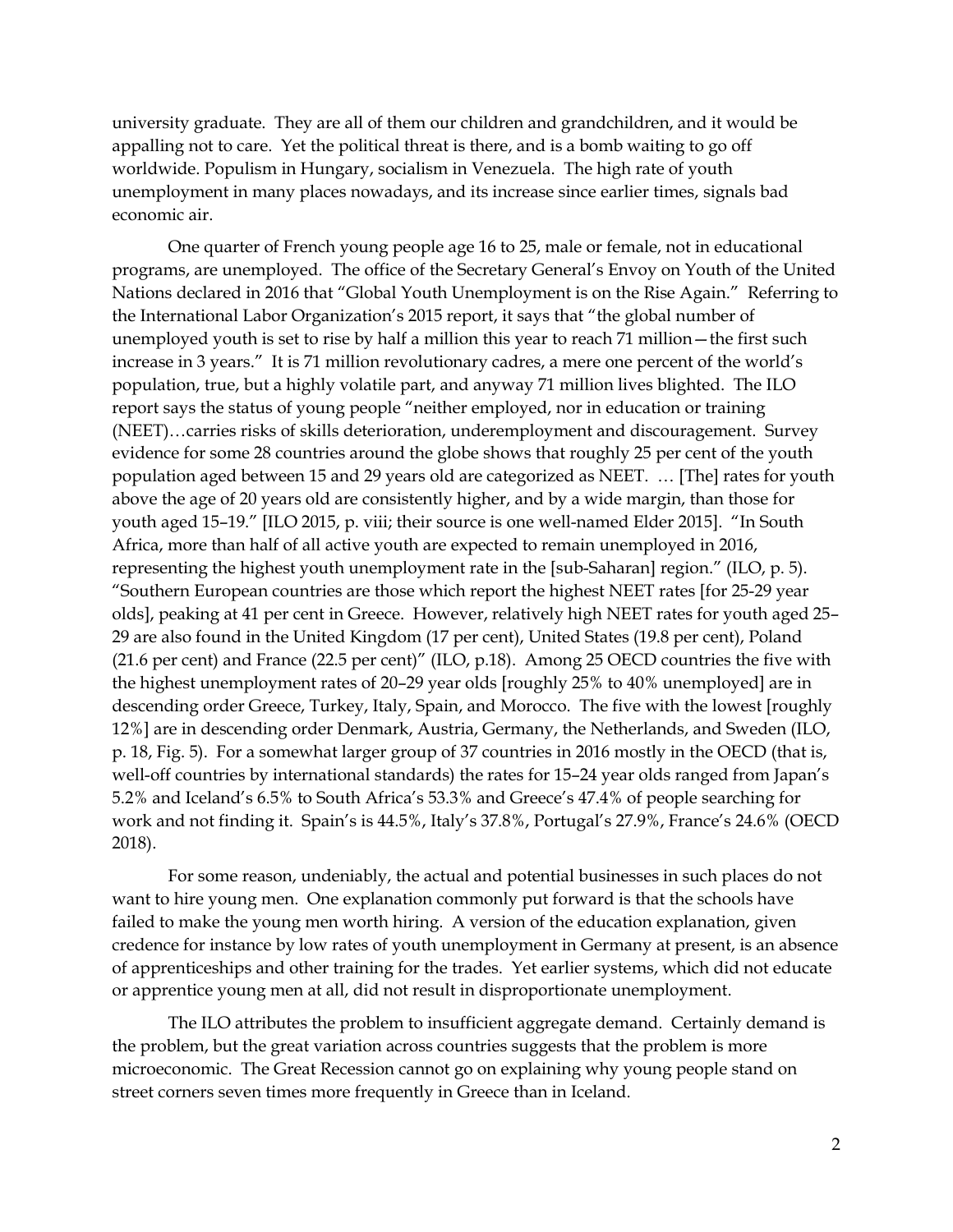A few years ago I and some others gave talks favoring market liberalism in a hotel in Thessaloniki, northern Greece. We expected 300 people to show up, but 1,000 did, overwhelmingly young people. We had to split the sessions between the top-floor ballroom and a basement area, and run tag-teams of speakers through both venues. The young people were looking for answers to their plight. It was heartbreaking. And, being unemployed anyway, the young men and women of Thessaloniki could just as easily attend next week's similar introductory meeting of the Communist Party or the neo-fascist Golden Dawn, and doubtless did.

Why, then, do businesspeople not want to hire young people? If one has a job-slot theory of employment, the answer could be a mismatch of skills. One hears a good deal these days about how automation or artificial intelligence will cause mass unemployment. Yet one would suppose that young, flexible workers, who unlike their elders already are a little computer savvy, would be just the ticket. They are not, at any rate not in France and Greece and South Africa.

And the job-slot theory is mistaken. The economy adjusts, if the polity permits it, to the mix of skills available. Job slots in a market economy are not rigid, and cannot be projected, which is to say that they are the outcome of voluntary wage bargains, not given slots at all. They depend on shifting and unpredictable technologies and tastes. If self-driving vehicles surprise us in the next decade, what will happen to projections of job slots for bus and truck drivers? In 2000 video stores employed 130,000 Americans. Now, none. Every year in the U.S. economy, and in any economy in which jobs are not closely regulated by slot planners, or not restricted by law or by unions or political power, 14% of jobs vanish forever. (And in a good year 16% new ones are devised and agreed to.) In 1800 four out of five workers were farmers, and still one third in 1900. Now one out of fifty are, with 200 times more food and fiber produced per worker.

Another theory of employment was once called the wages fund theory. The bosses have a pile of capital expendable on wages. Bargaining power determines how much the workers get. It's zero sum. Join the picket line or join the party to extract more of the fruits of labor for the laborers. Something like the wages fund theory lies behind the notion that bosses can be squeezed and squeezed with more and more interventions in the wage bargain, more paid vacation time, better working conditions, more job security, without consequences in lower employment. It is the theory behind the denial by some economists and by many more politicians that, say, a higher minimum wage will *not* result in lower employment. It is an experiment that in 2018 were are performing in many cities and states.

The correct theory of employment is the one devised by the neoclassical economists of the late 19th century, such as Menger and Marshall and Wicksell, and brought to modern form by John R. Hicks in *The Theory of Wages* (1932). It says that a voluntary deal to hire someone depends on the someone making enough for the employer to be worth the additional hire at the going wage. And the going wage is determined by economy-wide supply of and demand for labor, unless the polity or a monopoly supported by the polity intervenes. The theory is the merest common sense, though fiercely denied in favor of slots or wages funds even by some economists.